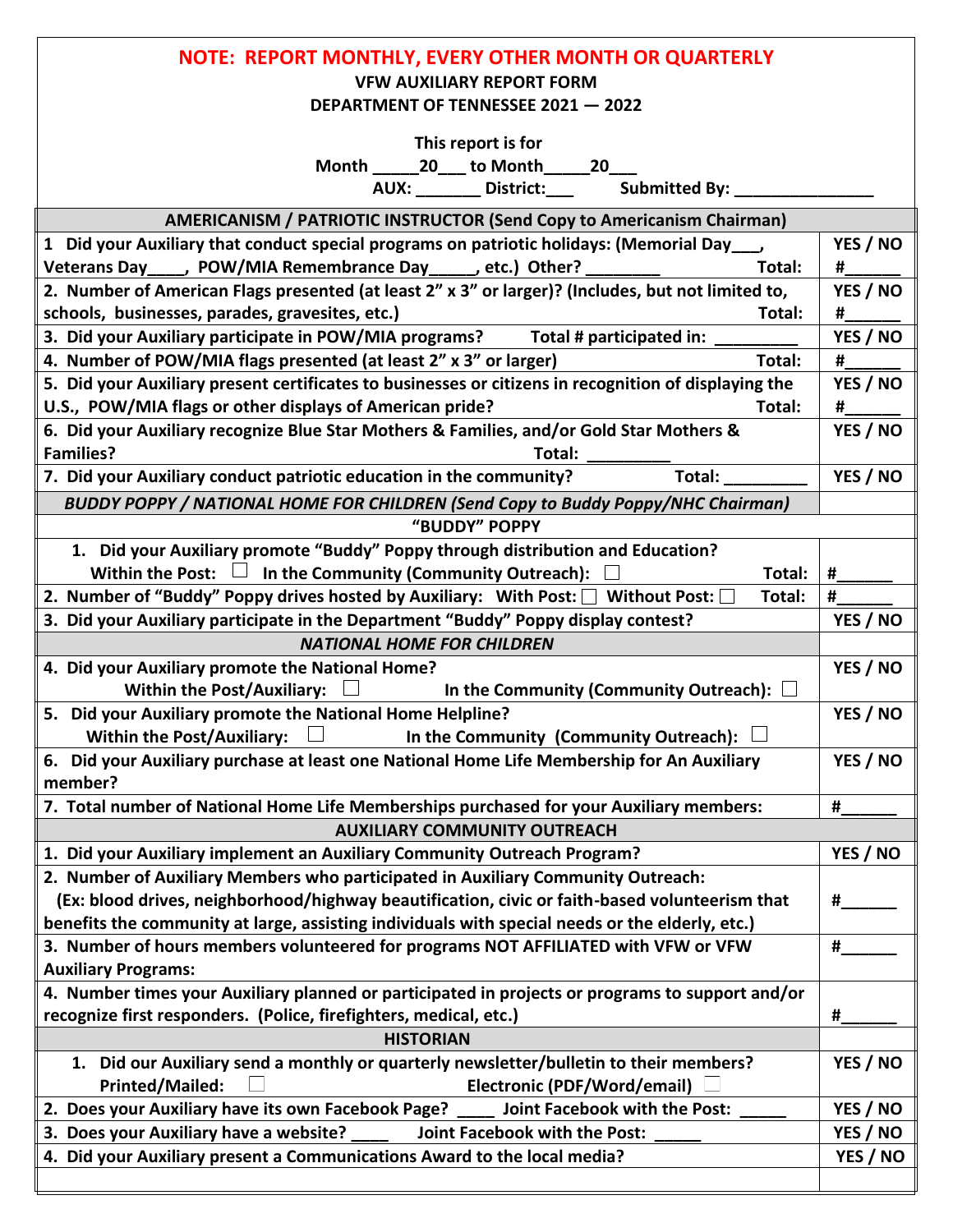| 5. How many members from your Auxiliary attended a media relations training hosted by the              |               |
|--------------------------------------------------------------------------------------------------------|---------------|
| Department Historian & Media Relations Chairman.                                                       |               |
| 6. Did your Auxiliary use media to promote the Auxiliary and its Programs.                             | YES / NO      |
| What media was used? TV<br><b>Facebook/Social Media</b><br><b>Fliers</b><br>Radio<br><b>Newspapers</b> |               |
| <b>HOSPITAL</b>                                                                                        |               |
| 1. Did your VFW Auxiliary members volunteer in ANY VA and/or NON-VA Medical facilty?                   | YES / NO      |
| 2. Number of NEW volunteers recruited by your Auxiliary Members: # Adults:<br>#Youth:                  |               |
| 3. Did your Auxiliary recognize Hospital volunteers in the following ways:                             |               |
| <b>Number of Hospital Appreciation Certificates Presented:</b>                                         |               |
| <b>Number of Hospital Volunteer Service Pins Presented:</b>                                            |               |
| <b>Number of Hosted volunteer recognition events:</b>                                                  | #             |
| 4. Did your Auxiliary sponsor/conduct an event or an activity in ANY VA and/or NON-VA medical          | YES / NO      |
| facility?                                                                                              |               |
| 5. Did your Auxiliary participate in or educate VA and/or NON-VA medical facilities about the          | YES / NO      |
| <b>Honors Escort Program?</b>                                                                          |               |
| 6. Did your Auxiliary participate in National Salute to Veteran Patients Week?                         | YES / NO      |
| - Did your Auxiliary host a "Valentines for Veterans" party or event on-site at ANY VA and/or          | YES / NO      |
| <b>NON- VA medical facility?</b>                                                                       |               |
| Did your Auxiliary deliver and/or send Valentines to veteran patients? HOW MANY:                       | YES / NO      |
| 7. Did your Auxiliary host or participate in events for Women Veterans Health?                         | YES / NO      |
| 8. Total amount of money your Auxiliary spent on all Hospital projects: \$                             | YES / NO      |
| <b>LEGISLATIVE</b>                                                                                     |               |
| 1. How many of your Auxiliary members subscribed to the VFW Action Corps Weekly.<br>Total:             | #             |
| 2. How many Auxiliary members made contact to legislators about veterans' issues:                      |               |
| #Personal Contacts: ___ # Emails: ___ #Social Media: __#Letters / Postcards: ___#Phone Calls:          | #             |
| 3. Number of Auxiliary members who attended events where they could interact with legislators:         |               |
| (Ex: town halls / meet and greets / legislative conferences, etc.)<br><b>MEMBERSHIP</b>                | #<br>YES / NO |
| 1. Did your Auxiliary use the following methods to collect annual dues?                                |               |
| Letters/Postcards: Face-to-face conversations: Social Media:<br><b>Phone Calls:</b><br><b>Emails:</b>  | Other:        |
| 2. Did your Auxiliary send dues reminders/notices utilizing reminders/notices generated in             | YES / NO      |
| MALTA? (An Auxiliary can send dues reminders/notices by both mail and email)                           |               |
| 3. Did your Auxiliary use media to promote Auxiliary membership in the community?                      |               |
| What media was used? TV: ___ Radio: ___ Newspaper: ___ Facebook/Social Media:<br><b>Fliers:</b>        | YES / NO      |
| 4. How many Membership training sessions took place?                                                   |               |
| <b>By the District:</b><br>By the Auxiliary: _________<br><b>By the Department:</b>                    | YES / NO      |
| <b>SCHOLARSHIPS</b>                                                                                    |               |
| <b>CONTINUING EDUCATION SCHOLARSHIP</b>                                                                |               |
| 1. Did your Auxiliary promote the Continuing Education Scholarship Contest: (ex: Distributed           |               |
| Applications/publicized / promoted program, etc.)                                                      | YES / NO      |
| YOUNG AMERICAN CREATIVE PATRIOTIC ART CONTEST                                                          |               |
| 2. Did your Auxiliary promote the Patriotic Art Contest?                                               |               |
| <b>Number of members involved:</b><br><b>Number of hours volunteered:</b>                              | YES / NO      |
| 3. Did your Auxiliary submit an entry?                                                                 | YES / NO      |
| 4. Number of students who submitted an entry to the Auxiliary:                                         | #             |
| 5. Number of entries judged on the Department level: (For Department Use Only)                         | #             |
| 6. Total dollar amount awarded by the Auxiliary:                                                       | \$            |
|                                                                                                        |               |
|                                                                                                        |               |
|                                                                                                        |               |